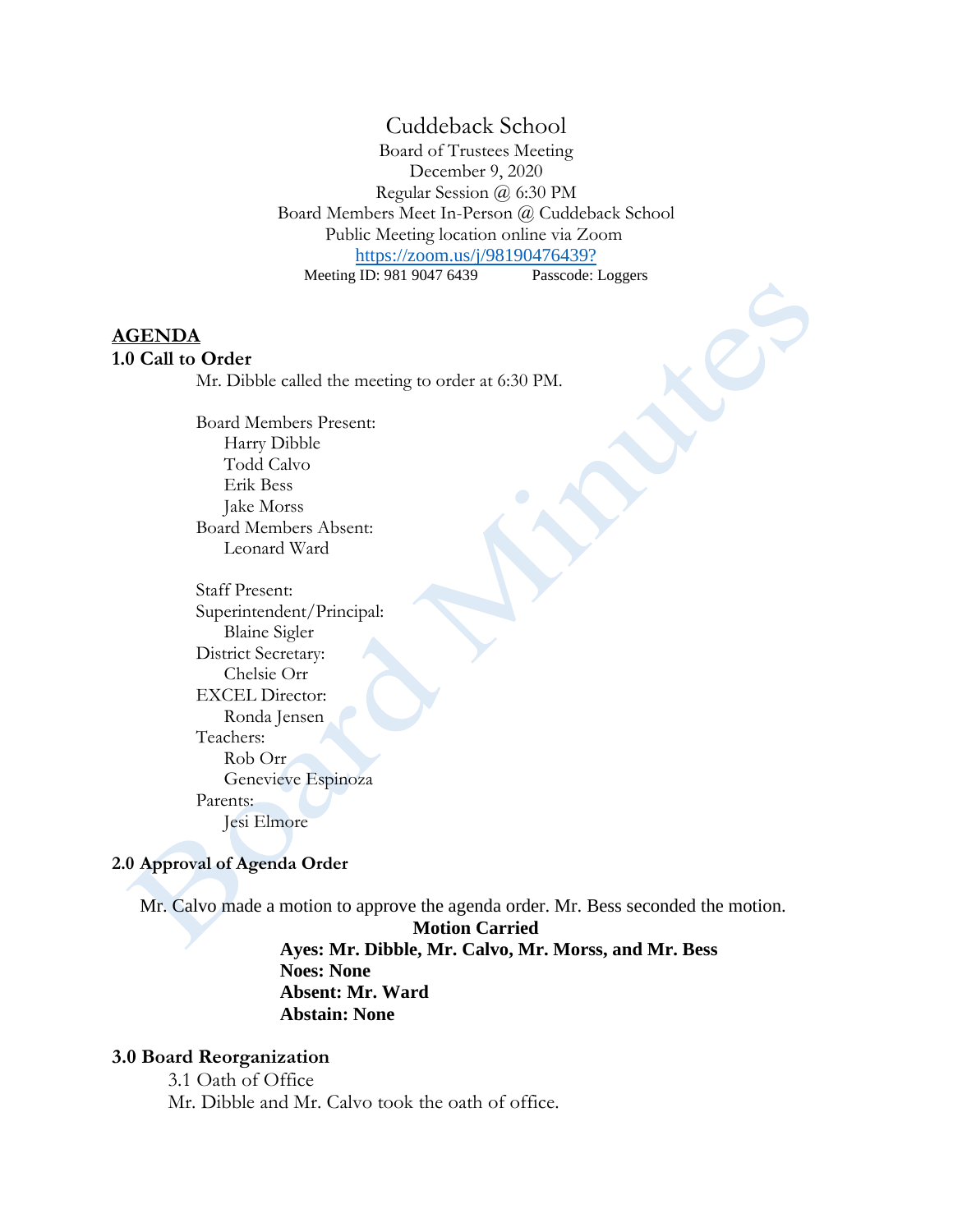### 3.2 Election of Officers

Mr. Morss made a motion to nominate Mr. Dibble as the Board President and Mr. Calvo as the Board Clerk. Mr. Bess seconded the motion.

> **Motion Carried Ayes: Mr. Dibble and Mr. Calvo, Mr. Morss, and Mr. Bess Noes: None Absent: Mr. Ward Abstain: None**

3.3 Roster of Public Officials

Mr. Dibble and Mr. Calvo will remain the Board President and Board Clerk, respectively.

3.4 Scheduling Meeting Dates

Mr. Dibble made a motion to schedule the CUSD board meetings for the second Wednesday of every month at 6:30 pm. Mr. Bess seconded the motion.

> **Motion Carried Ayes: Mr. Dibble and Mr. Calvo, Mr. Morss, and Mr. Bess Noes: None Absent: Mr. Ward Abstain: None**

### **4.0 Consent Agenda**

4.1 Approval of Minutes 4.2 Approval of Warrants 4.3 Water Test Results

Mr. Calvo made a motion to approve the consent agenda. Mr. Bess seconded the motion.

**Motion Carried Ayes: Mr. Dibble, Mr. Calvo, Mr. Morss and Mr. Bess Noes: None Absent: Mr. Ward Abstain: None**

### **5.0 Community Comment**

Ms. Espinoza expressed concern over in-person learning and Cuddeback's families adhering to the county recommendations of restricting travel outside of Humboldt. She feels that families ignoring the travel restrictions are putting students and staff at risk.

# **6.0 Community Comment Related to LCAP**

No community comment related to LCAP.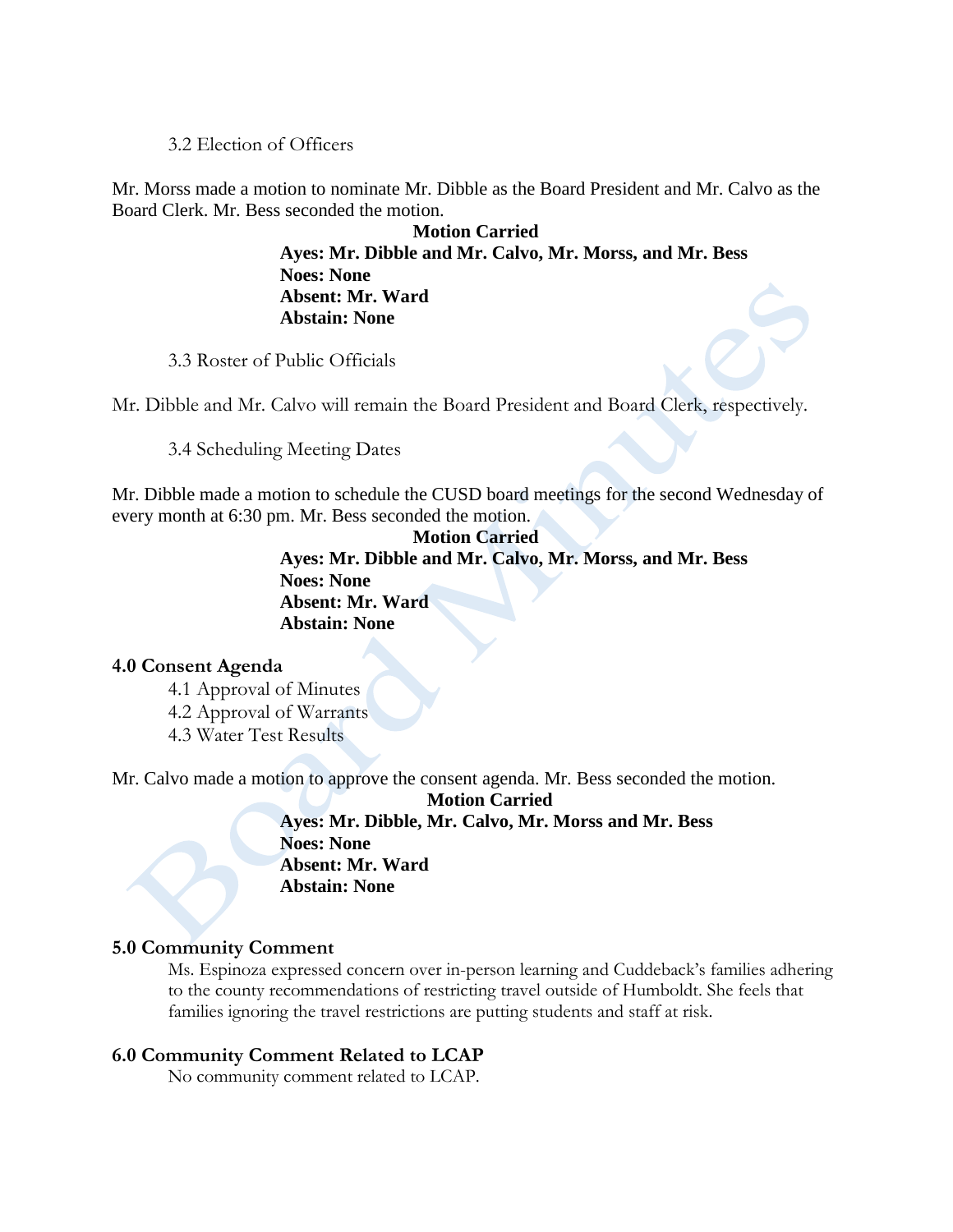### **7.0 Information, Discussion, Possible Action Items**

7.1 Possible Action Item: Consider Positive Certification of 1<sup>st</sup> Interim Financial Report

Mr. Bess made a motion to approve the certification of  $1<sup>st</sup>$  interim financial report. Mr. Calvo seconded the motion.

> **Motion Carried Ayes: Mr. Dibble, Mr. Calvo, Mr. Morss and Mr. Bess Noes: None Absent: Mr. Ward Abstain: None**

7.2 Possible Action Item: Consider Approval of 2020-21 Budget Overview for Parents

The budget overview will be available to view on the Cuddeback website.

Mr. Dibble made a motion to approve the 2020-2021 Budget overview for parents. Mr. Calvo seconded the motion.

> **Motion Carried Ayes: Mr. Dibble, Mr. Calvo, Mr. Morss and Mr. Bess Noes: None Absent: Mr. Ward Abstain: None**

7.3 Possible Action Item: Consider Adoption of Updated Classified Salary Schedule Reflecting Increase in Minimum Wage Effective 1/1/21 Minimum wage will go up to \$14.00/hour on January 1, 2021. This is a state mandated salary schedule increase.

Mr. Calvo made a motion to approve the adoption the updated classified salary schedule. Mr. Bess seconded the motion.

> **Motion Carried Ayes: Mr. Dibble, Mr. Calvo, Mr. Morss and Mr. Bess Noes: None Absent: Mr. Ward Abstain: None**

# **8.0 Superintendent's Report**

As part of our COVID learning loss mitigation, Mr. Sigler order promethean smartboards for all classroom. These smartboards will enable teachers to more effectively engage both inperson and distance learners synchronously.